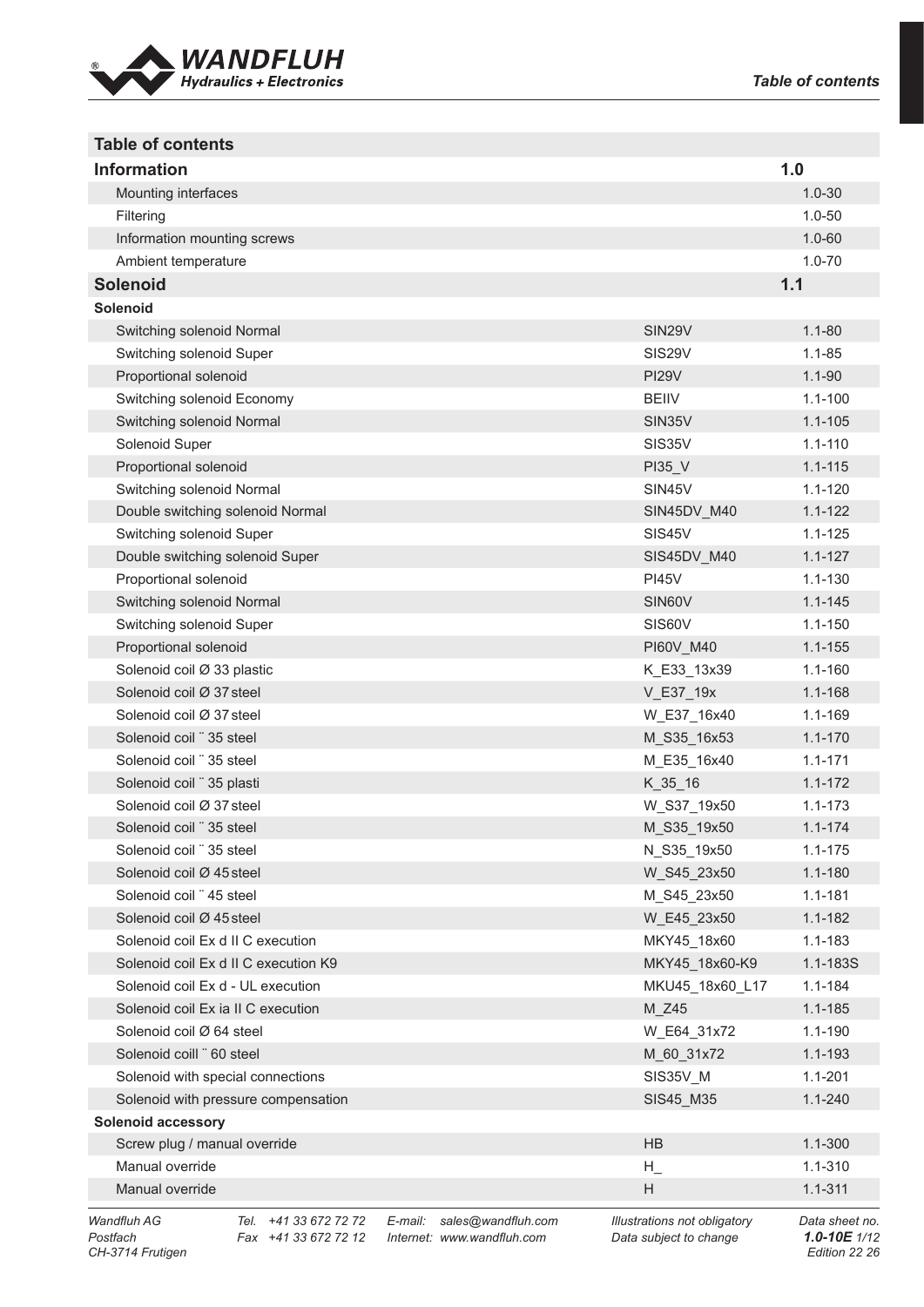

| Power reducing plug                                                             | P03A-1              | $1.1 - 320$ |
|---------------------------------------------------------------------------------|---------------------|-------------|
| Power reducing plug                                                             | P04A-1D2            | 1.1.325     |
| Solenoid coil with integrated amplifier electronics PD2                         | MP P1               | $1.1 - 330$ |
| Solenoid coil with integrated amplifier electronics PD3                         | MT_P1               | 1.1-332     |
| Duty factor                                                                     |                     | $1.1 - 430$ |
| Solenoid operated spool valves direct operated                                  |                     | 1.2         |
| Overview solenoid operated spool valves                                         |                     | $1.2 - 0.5$ |
| Solenoid operated spool valve                                                   | BM4 3               | $1.2 - 26$  |
| Solenoid operated spool valve                                                   | WD_FA04             | $1.2 - 33$  |
| Solenoid operated spool valve                                                   | WD_FB04             | $1.2 - 53$  |
| Solenoid operated spool valve flange construction                               | <b>WD FA06 Z546</b> | $1.2 - 58$  |
| Solenoid operated spool valve                                                   | WDMFA06             | $1.2 - 59$  |
| Solenoid operated spool valve                                                   | WDMFA06 K9          | 1.2-59S     |
| Solenoid operated spool valve                                                   | WDMFA06 L8 M        | $1.2 - 60$  |
| Solenoid operated spool valve with inductive switching position monitoring      | WDMFA06 Z           | $1.2 - 62$  |
| Solenoid operated spool valve with additional hand lever actuation              | WDMFA06 Z568        | $1.2 - 63$  |
| Solenoid operated spool valve with inductive switching position monitoring      | WDMFA06 P           | $1.2 - 64$  |
| Solenoid operated spool valve                                                   | WDMFA10             | $1.2 - 76$  |
| Solenoid operated spool valve with inductive switching position monitoring      | WDMFA10 Z           | $1.2 - 77$  |
| Solenoid operated spool valve with inductive switching position monitoring      | WDMFA10 P           | $1.2 - 78$  |
| Solenoid operated spool valve cartridge                                         | WDEPU10             | 1.2-210     |
| Solenoid operated spool valves direct operated explosion proof                  |                     | 1.3         |
| Solenoid operated spool valve Ex d II C                                         | WDYFA04             | $1.3 - 24$  |
| Solenoid operated spool valve Ex d II C                                         | WDZFA04             | $1.3 - 28$  |
|                                                                                 |                     |             |
| Solenoid operated spool valve Ex d II C                                         | AEXd4               | $1.3 - 33$  |
| Solenoid operated spool valve Ex d II C                                         | WDYFA06             | $1.3 - 34$  |
| Solenoid operated spool valve stainless                                         | WDYFA06 K           | $1.3 - 34S$ |
| Solenoid operated spool valve Ex d with inductive switching position monitoring | WDXFA06_Z           | $1.3 - 36$  |
| Solenoid operated spool valve Ex d with additional hand lever actuation         | WDYFA06_Z568        | $1.3 - 37$  |
| Solenoid operated spool valve Ex d II C                                         | AEXi4               | $1.3 - 40$  |
| Solenoid operated spool valve Ex d II C                                         | WDZFA06_Z546        | $1.3 - 42$  |
| Solenoid operated spool valves direct operated soft switching                   |                     | 1.4         |
| Solenoid operated spool valve soft switching                                    | WWMFA04             | $1.4 - 13$  |
| Solenoid operated spool valve soft switching                                    | WWMFB04             | $1.4 - 23$  |
| Solenoid operated spool valve soft switching                                    | WWMFA06             | $1.4 - 32$  |
| Solenoid operated spool valve soft switching                                    | WWMFA10             | $1.4 - 42$  |
| Spool valves direct operated hand operation / mechanical operation              |                     | 1.5         |
| Hand operated spool valve                                                       | WD_FA03             | $1.5 - 10$  |
| Spool valve roller operated                                                     | WDTFA03             | $1.5 - 15$  |
| Spool valve manually operated                                                   | BH4 4               | $1.5 - 20$  |
| Spool valve roller operated                                                     | BT4_4               | $1.5 - 25$  |
| Spool valve roller operated                                                     | WDTFA04             | $1.5 - 26$  |
| Spool valve manually operated                                                   | AH4 6               | $1.5 - 40$  |
| Manual operated spool valve                                                     | WD_FA06             | $1.5 - 41$  |
| Spool valve roller operated                                                     | AT4_6               | $1.5 - 45$  |

*Postfach Fax +41 33 672 72 12 Internet: www.wandfluh.com Data subject to change 1.0-10E 2/12*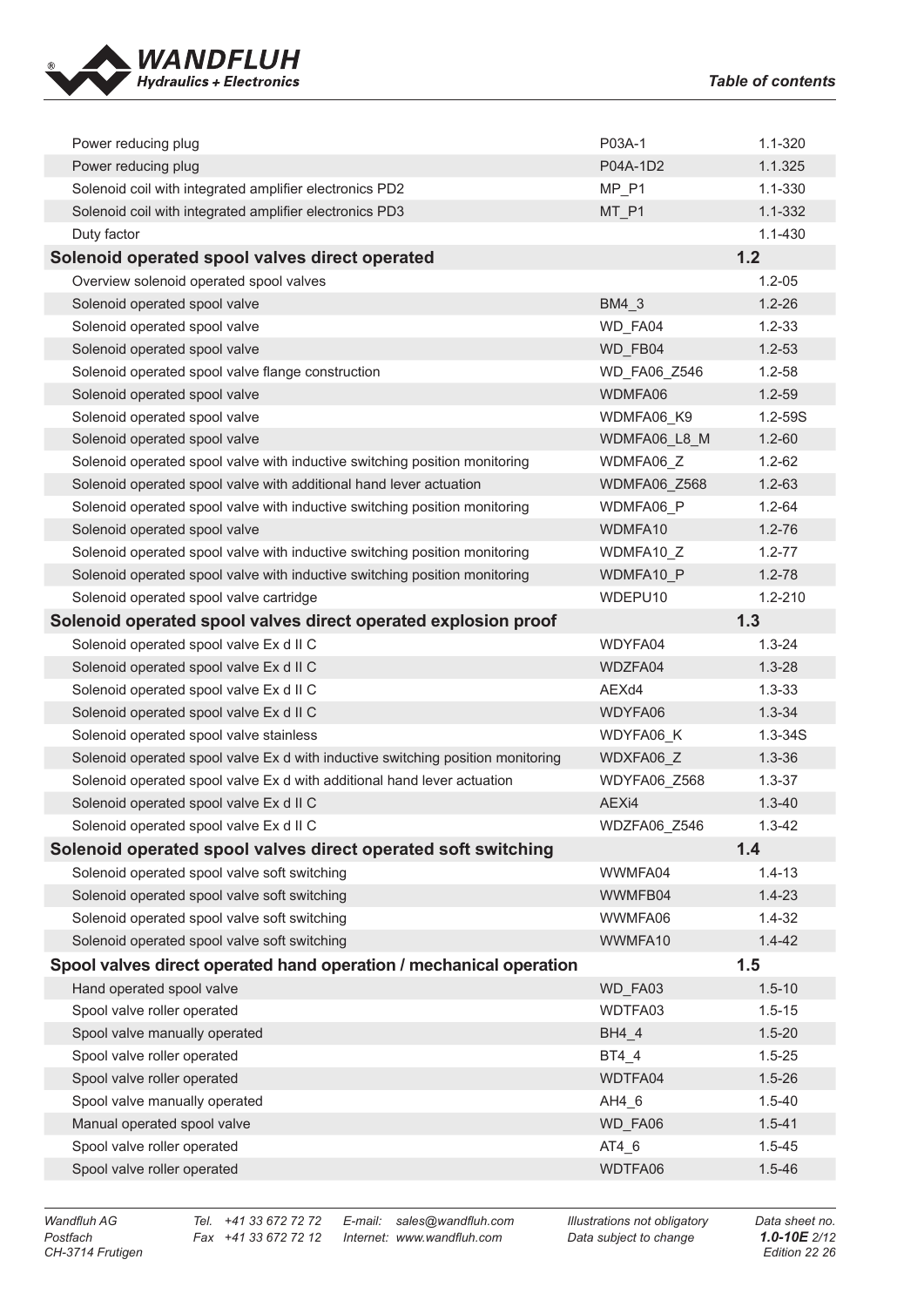

| Spool valve roller operated stainles                                                                                                    | WDTFA06_K9               | $1.5 - 46S$            |
|-----------------------------------------------------------------------------------------------------------------------------------------|--------------------------|------------------------|
| Spool valve manually operated                                                                                                           | AH4_10                   | $1.5 - 50$             |
| Spool valve roller operated                                                                                                             | AT4_10                   | $1.5 - 55$             |
| Spool valve roller operated                                                                                                             | WDTFA10                  | $1.5 - 56$             |
| Spool valves direct operated pneumatic operation                                                                                        |                          | 1.6                    |
| Spool valve pneumatically operated                                                                                                      | WDLFA03                  | $1.6 - 15$             |
| Spool valve pneumatically operated                                                                                                      | <b>BK4 4</b>             | $1.6 - 20$             |
| Spool valve pneumatically operated                                                                                                      | AK4 6                    | $1.6 - 30$             |
| Spool valve pneumatically operated                                                                                                      | WDLFA06                  | $1.6 - 32$             |
| Spool valve pneumatically operated                                                                                                      | AK4_10                   | $1.6 - 40$             |
| Spool valves direct operated hydraulic operation                                                                                        |                          | 1.7                    |
| Spool valve hydraulic operated                                                                                                          | WDFFA03                  | $1.7 - 15$             |
| Spool valve hydraulic operated                                                                                                          | BP4 4                    | $1.7 - 20$             |
| Spool valve hydraulic operated                                                                                                          | AP4 6                    | $1.7 - 30$             |
| Spool valve hydraulic operated                                                                                                          | WFFFA06                  | $1.7 - 32$             |
| Spool valve hydraulic operated                                                                                                          | WFAFA06                  | $1.7 - 33$             |
| Spool valve hydraulic operated                                                                                                          | AP4_10                   | $1.7 - 40$             |
| Spool valve hydraulic operated                                                                                                          | WFFFA10                  | $1.7 - 42$             |
| Spool valves integral pressure reversal                                                                                                 |                          | 1.8                    |
| Integral pressure reversal operated spool valve                                                                                         | AQ4Z60                   | $1.8 - 20$             |
| Integral pressure reversal operated spool valve                                                                                         | AQ4Z100                  | $1.8 - 40$             |
| Spool valves pilot operated                                                                                                             |                          | 1.9                    |
|                                                                                                                                         | WVMFA10                  | 1.9-32                 |
| Spool valve pilot operated                                                                                                              |                          |                        |
| Spool valve pilot operated Ex d II C                                                                                                    | WVYFA10                  | 1.9-38                 |
| Solenoid operated spool valve pilot operated explosion proof Ex ia                                                                      | WVZFA10                  | $1.9 - 40$             |
| <b>Proportional spool valves</b>                                                                                                        |                          | 1.10                   |
| Proportional spool valve pressure compensated                                                                                           | <b>VWS4_4_TF</b>         | 1.10-06                |
| Proportional spool valve pressure compensated                                                                                           | VWS4 6 TF                | $1.10 - 11$            |
| Proportional spool valve pressure compensated                                                                                           | <b>VWS4_10_TF</b>        | 1.10-20                |
| Proportional spool valve                                                                                                                | WDPFA03                  | 1.10-66                |
| Proportional spool valve integrated electronics and LVDT                                                                                | <b>BRW_24</b>            | 1.10-70                |
| Proportional spool valve slip-on coil                                                                                                   | WDPFA04                  | 1.10-73                |
| Proportional spool valve slip-on coil                                                                                                   | WDPFB04                  | 1.10-74                |
| Proportional spool valve slip-on coil                                                                                                   | WDPFA06                  | $1.10 - 77$            |
| Proportional spool valve                                                                                                                | WDPFA06-Z568             | 1.10-78                |
| Proportional spool valve integrated electronics and LVDT                                                                                | WDRFA06 24               | $1.10 - 82$            |
| Proportional spool valve integrated electronics and LVDT                                                                                | WDRFA06 ACB1 24          | 1.10-83                |
| Proportional spool valve Ex d II C                                                                                                      | WDBFA06                  | 1.10-88                |
| Proportional spool valve explosion proof Ex d II C stainless                                                                            | WDBFA06 K9               | 1.10-88S               |
| Distributeur proportionnel Ex d II C                                                                                                    | WDBFA06-Z568             | $1.10 - 89$            |
| Proportional spool valve cartridge                                                                                                      | WVPPM33 90               | 1.10-2310              |
| Proportional spool valve cartridge                                                                                                      | WVPPM42 150              | 1.10-2410              |
| Proportional spool valve cartridge                                                                                                      | <b>WDPPU08 12</b>        | 1.10-2710              |
| Proportional spool valve cartridge                                                                                                      | WDPPU10 18               | 1.10-2720              |
| Proportional spool valve cartridge slip-on coil integrated electronics<br>Proportional spool valve cartridge NG6 integrated electronics | WDPFA04 ME<br>WDPFA06_ME | 1.10-3240<br>1.10-3340 |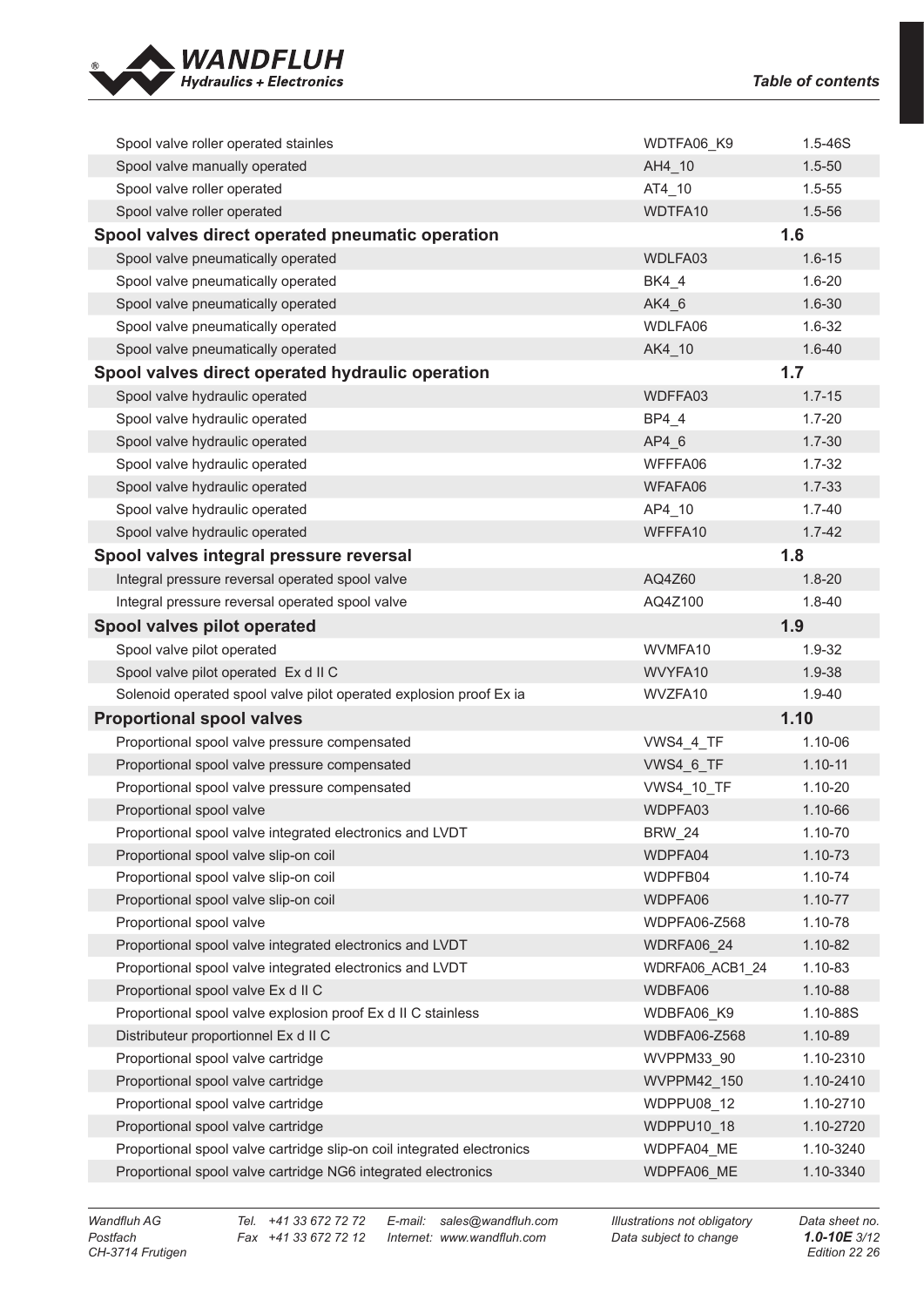

| Proportional spool valve                                                   | WDPFA10 65        | 1.10-3400  |
|----------------------------------------------------------------------------|-------------------|------------|
| Proportional spool valve pilot operated                                    | <b>WVPFA10 90</b> | 1.10-3500  |
| Proportional spool valve pilot operated                                    | WVPFA10 90 ME     | 1.10-3510  |
| Proportional directional valve pilot operated, ex-protection execution Exd | WVBFA10 90        | 1.10-3520  |
| <b>Poppet valves</b>                                                       | 1.11              |            |
| Overview poppet valve cartridges                                           |                   | 1.11-004   |
| Overview poppet valves flange                                              |                   | 1.11-005   |
| Overview poppet valves sandwich                                            |                   | 1.11-006   |
| Poppet valve cartridge                                                     |                   |            |
| Solenoid poppet valve cartridge normally closed                            | 2203              | 1.11-2010  |
| Solenoid poppet valve cartridge normally closed                            | 2204              | 1.11-2020  |
| Solenoid poppet valve cartridge normally closed                            | 2206              | 1.11-2030  |
| Solenoid poppet valve cartridge normally closed                            | 2210              | 1.11-2040  |
| Solenoid poppet valve cartridge direct operated                            | SDSPM18 35        | 1.11-2050  |
| Solenoid poppet valve cartridge direct operated                            | SDEPM20 X5        | 1.11-205A  |
| Solenoid poppet valve cartridge direct operated                            | SDEPU08 X5        | 1.11-205B  |
| Solenoid poppet valve cartridge direct operated                            | SDSPM18           | 1.11-2051  |
| Solenoid poppet valve cartridge direct operated EEx d II C                 | SDYPM18           | 1.11-2052  |
| Solenoid poppet valve cartridge direct operated Ex ia IIC                  | SDZPM18           | 1.11-2054  |
| Solenoid poppet valve cartridge direct operated                            | SDSPM22 35        | 1.11-2060  |
| Solenoid poppet valve cartridge direct operated                            | SDSPM22           | 1.11-2061  |
| Solenoid poppet valve cartridge stainless                                  | SDSPM22 K9        | 1.11-2061S |
| Solenoid poppet valve cartridge direct operated Ex d II C                  | SDYPM22           | 1.11-2064  |
| Solenoid poppet valve cartridge direct operated explosion proof Ex d II C  | SDYPM22 K         | 1.11-2064S |
| Solenoid poppet valve cartridge direct operated explosion proof Ex d II C  | SLYPM22           | 1.11-2066  |
| Solenoid poppet valve cartridge stainless                                  | SLYPM22-FG K      | 1.11-2066S |
| Solenoid poppet valve cartridge pilot operated                             | SVSPM33           | 1.11-2076  |
| Solenoid poppet valve cartridge pilot operated                             | SVSPM18           | 1.11-2080  |
| Solenoid poppet valve cartridge pilot operated                             | SVEPM20 X5        | 1.11-208A  |
| Solenoid poppet valve cartridge pilot operated                             | SVEPU08 X5        | 1.11-208B  |
| Solenoid poppet valve cartridge pilot operated                             | SVSPM22           | 1.11-2082  |
| Solenoid poppet valve cartridge pilot operated Ex d II C                   | SVYPM22           | 1.11-2084  |
| Solenoid poppet valve cartridge pilot operated Ex d II C                   | SVYPM33           | 1.11-2085  |
| Solenoid poppet valve cartridge pilot operated                             | SVSPM42           | 1.11-2091  |
| Solenoid poppet valve cartridge pilot operated Ex d II C                   | SVYPM42           | 1.11-2092  |
| <b>Poppet valves</b>                                                       |                   |            |
| Solenoid poppet valve flange                                               | B_2203            | 1.11-2100  |
| Solenoid poppet valve flange                                               | B 2204            | 1.11-2120  |
| Solenoid poppet valve flange                                               | A 2206            | 1.11-2140  |
| Solenoid poppet valve with inductive switching position monitoring         | $A_206_Z$         | 1.11-2142  |
| Solenoid poppet valve flange construction                                  | A 3206rr          | 1.11-2146  |
| Solenoid poppet valve flange double execution                              | A 4306            | 1.11-2150  |
| Solenoid poppet valve flange                                               | A_2210            | 1.11-2160  |
| Solenoid poppet valve with inductive switching position monitoring         | $A_210_Z$         | 1.11-2162  |
| Solenoid poppet valve sandwich                                             | Z_2203            | 1.11-2500  |
| Solenoid poppet valve sandwich                                             | Z_2204            | 1.11-2520  |
| Solenoid poppet valve sandwich                                             | Z_2206            | 1.11-2540  |
|                                                                            |                   |            |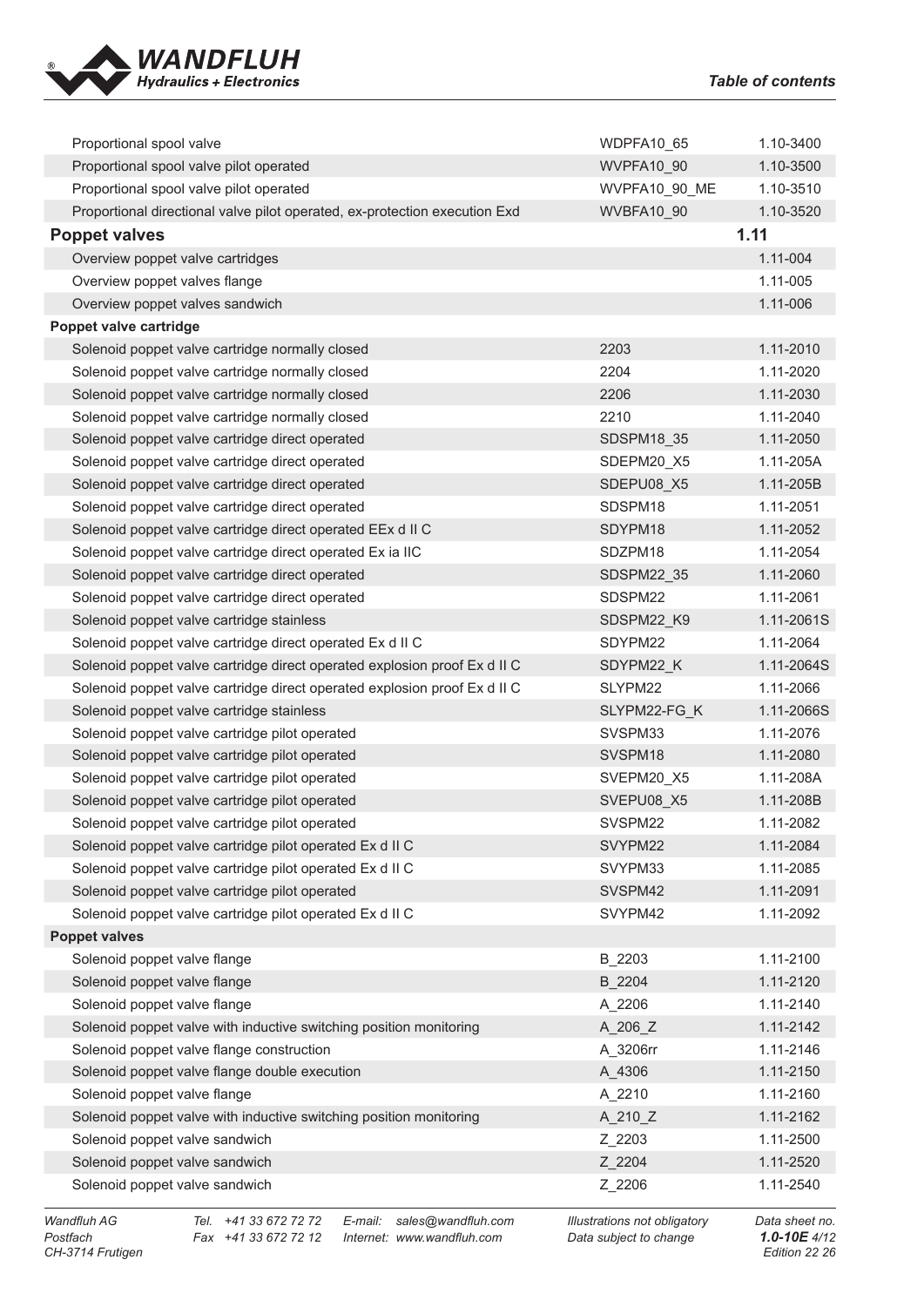

| Solenoid poppet valve sandwich                                           | SD_SA06                             | 1.11-2545      |
|--------------------------------------------------------------------------|-------------------------------------|----------------|
| Solenoid poppet valve sandwich                                           | SV_SA06                             | 1.11-2547      |
| Solenoid poppet valve sandwich                                           | Z 2210                              | 1.11-2560      |
| Solenoid poppet valves installation in pipes                             | G 2204                              | 1.11-2820      |
| Solenoid poppet valves installation in pipes                             | G 2206                              | 1.11-2840      |
| Solenoid poppet valves installation in pipes                             | G 2210                              | 1.11-2860      |
| Solenoid poppet valves flange Ex d II C                                  | <b>BEXd2204</b>                     | 1.11-3132      |
| Solenoid poppet valves flange Ex d II C                                  | AEXd_206                            | 1.11-3143      |
| Solenoid poppet valves explosion proof flange construction Ex d II C, K9 | AEXd_206_K                          | 1.11-3143S     |
| Solenoid poppet valve with inductive switching position monitoring       | AEXd_206_Z104                       | 1.11-3144      |
| Solenoid poppet valves explosion proof flange construction Ex d II C     | AEXd3206rr                          | 1.11-3146      |
| Poppet valve manually operated flange                                    | <b>BH2204</b>                       | 1.11-5120      |
| Poppet valve manually operated flange                                    | AH2206                              | 1.11-5140      |
| Poppet valve manually actuated detended                                  | AG 06                               | 1.11-5145      |
| Poppet valve manually operated flange                                    | AH2210                              | 1.11-5160      |
| Poppet valve pneumatically operated flange                               | <b>BK2204</b>                       | 1.11-6120      |
| Poppet valve pneumatically operated flange                               | AK2206                              | 1.11-6140      |
| Poppet valve pneumatically operated flange                               | AK2210                              | 1.11-6160      |
| Solenoid poppet valve with positive switching overlap                    | A_3206_S1779                        | 1.11-10010     |
| Information poppet valves                                                |                                     | 1.11-11010     |
| 2-way cartridge valves                                                   |                                     | 1.12           |
| 2-way cartridge valves                                                   | $C_{16}$                            | 1.12-210       |
| 2-way cartridge valves                                                   | C_EN16                              | 1.12-215       |
| 2-way cartridge valves                                                   | $C_25$                              | 1.12-220       |
| 2-way cartridge valves                                                   | C_EN25                              | 1.12-225       |
| 2-way cartridge valves                                                   | $C_32$                              | 1.12-230       |
| 2-way cartridge valves                                                   | C EN32                              | 1.12-235       |
| 2-way cartridge valves                                                   | $C_40$                              | 1.12-240       |
| 2-way cartridge valves                                                   | C_EN40                              | 1.12-245       |
| 2-way cartridge valves                                                   | C EN50                              | 1.12-255       |
| Cover for directional function for 2-way cartridge valves                | $D16_1$                             | 1.12-405       |
| Cover for directional function for 2-way cartridge valves                | $D25$ _1                            | 1.12-410       |
| Cover for directional function for 2-way cartridge valves                | $D32_1$                             | 1.12-415       |
| Cover for directional function for 2-way cartridge valves                | D40 1                               | 1.12-420       |
| Cover for pressure function for 2-way cartridge valves                   | D16 2                               | 1.12-425       |
| Cover for pressure function for 2-way cartridge valves                   | D <sub>25_2</sub>                   | 1.12-430       |
| Cover for pressure function for 2-way cartridge valves                   | D32 2                               | 1.12-435       |
| Cover for pressure function for 2-way cartridge valves                   | D40_2                               | 1.12-440       |
| Cover for check function for 2-way cartridge valves                      | D <sub>16_4</sub>                   | 1.12-445       |
| Cover for check function for 2-way cartridge valves                      | D <sub>25_4</sub>                   | 1.12-450       |
| Cover for check function for 2-way cartridge valves                      | D32_4                               | 1.12-455       |
| Cover for check function for 2-way cartridge valves                      | D40_4                               | 1.12-460       |
| Body for 2-way cartridge valves                                          | $K_{-}$                             | 1.12-505       |
| <b>Electronics</b>                                                       |                                     | 1.13           |
| Overview electronics                                                     |                                     | 1.13-05        |
| <b>Industrial electronics</b>                                            |                                     |                |
| Amplifier for direct assembly on the valve                               | PD <sub>2</sub> AD <sub>1</sub>     | 1.13-62        |
| Wandfluh AG<br>+41 33 672 72 72<br>sales@wandfluh.com<br>E-mail:<br>Tel. | <b>Illustrations not obligatory</b> | Data sheet no. |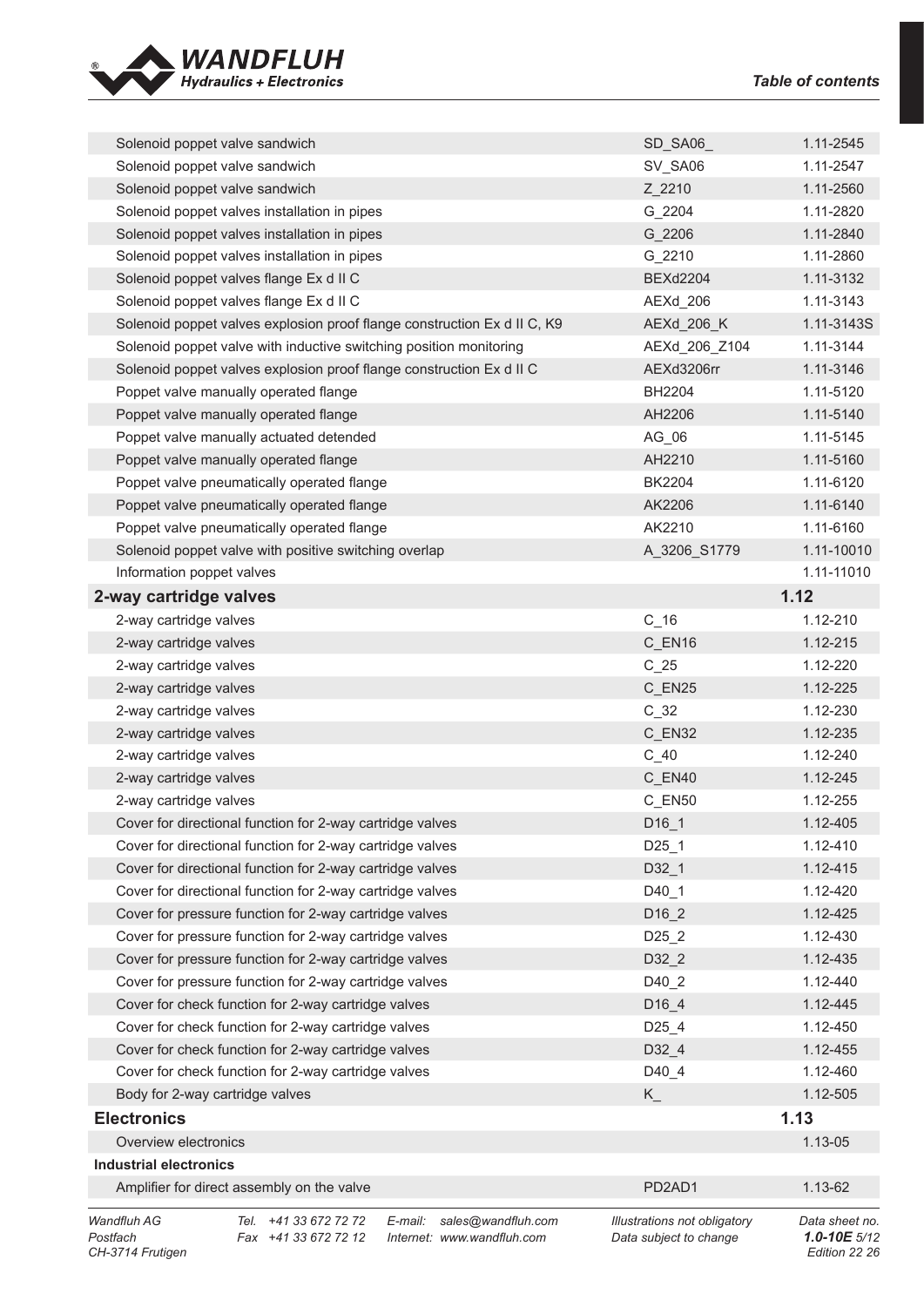

| Digital amplifier electronics                                                  | PD2301D80-A           | 1.13-64                    |
|--------------------------------------------------------------------------------|-----------------------|----------------------------|
| Digital amplifier electronics                                                  | PD3401D80-A           | 1.13-66                    |
| Integrated amplifier and controller electronics slip-on coil                   | DSV_ME                | 1.13-76                    |
| Digital amplifier module                                                       | SD <sub>7</sub>       | 1.13-101                   |
| Digital controller modul                                                       | SD73_2                | 1.13-106                   |
| <b>Mobile electronics</b>                                                      |                       |                            |
| Digital amplifier and controller electronics MD2                               | MD23_D8               | 1.13-240                   |
| Digital mobile electronics CL-307                                              | CL-307                | 1.13-270                   |
| Digital mobile electronics CL-446                                              | CL-446                | 1.13-275                   |
| Digital mobile electronics CL-449                                              | CL-449                | 1.13-280                   |
| Digital mobile electronics CL-450                                              | CL-450                | 1.13-285                   |
| Digital mobile electronics CL-451                                              | CL-451                | 1.13-290                   |
| Mobile electronics - keypad CL-609                                             | CL-609                | 1.13-300                   |
| Mobile electronics - display CL-709                                            | CL-709                | 1.13-310                   |
| Mobile electronics - display CL-711                                            | CL-711                | 1.13-320                   |
| <b>Electro-accsessories</b>                                                    |                       |                            |
| Multi-pin sockets                                                              | Z04                   | 1.13-550                   |
| Plug-in cardholder                                                             | Z05B-F48-2            | 1.13-555                   |
| Information screw-in cartridges                                                |                       | 2.0                        |
| Information screw-in cartridges                                                |                       | $2.0 - 20$                 |
| Cover for cartridges                                                           |                       | $2.0 - 50$                 |
| <b>Pressure relief valve</b>                                                   |                       | 2.1                        |
| Pressure relief cartridge pilot operated                                       |                       |                            |
| Pressure relief cartridge pilot operated                                       | BV_PM18               | $2.1 - 510$                |
|                                                                                |                       |                            |
|                                                                                |                       |                            |
| Pressure relief cartridge direct operated                                      | BS_PM18<br>BESPU08    | $2.1 - 520$<br>$2.1 - 523$ |
| Pressure relief cartridge direct operated leakage-free                         |                       | $2.1 - 530$                |
| Pressure relief cartridge pilot operated                                       | BV_PM22               |                            |
| Pressure relief cartridge pilot operated                                       | BV PM22 K9<br>BVTPM22 | 2.1-530S<br>$2.1 - 532$    |
| Safety valve pilot operated                                                    |                       |                            |
| Pressure relief cartridge pilot operated hydraulically vented                  | BV_PM22_Z9<br>BVEPM22 | 2.1-534<br>$2.1 - 536$     |
| Pressure relief cartridge pilot operated electrically vented                   | BC PM22               | 2.1-538                    |
| Pressure relief cartridge pilot operated leakage-free                          |                       |                            |
| Pressure relief cartridge direct operated leakage-free                         | BESPM22               | 2.1-539                    |
| Pressure relief cartridge direct operated                                      | BA_PM22               | $2.1 - 540$                |
| Pressure relief cartridge direct operated                                      | BA_PM22_K9            | 2.1-540S                   |
| Pressure relief cartridge direct operated                                      | BK_PM22_32            | $2.1 - 542$                |
| Pressure relief cartridge direct operated<br>Pressure sequence valve           | BX_BY_PM22            | $2.1 - 544$                |
| Pressure sequence cartridge pilot operated                                     | FV_PM22               | 2.1-546                    |
|                                                                                |                       |                            |
| <b>Accumulator unloading valve</b>                                             |                       | $2.1 - 548$                |
| Accumulator unloading cartridge pilot operated<br><b>Pressure relief valve</b> | US_PM22               |                            |
| Pressure relief cartridge pilot operated                                       | BV_PM33               | 2.1-550                    |
| Pressure relief cartridge direct operated leakage-free                         | BESPU10               | $2.1 - 590$                |
| Pressure relief flange and sandwich pilot operated / direct operated           | <b>B_S_FA03</b>       | $2.1 - 600$                |
| Pressure relief flange and sandwich pilot operated / direct operated           | B_S_FA04              | 2.1-620                    |

*Postfach Fax +41 33 672 72 12 Internet: www.wandfluh.com Data subject to change 1.0-10E 6/12*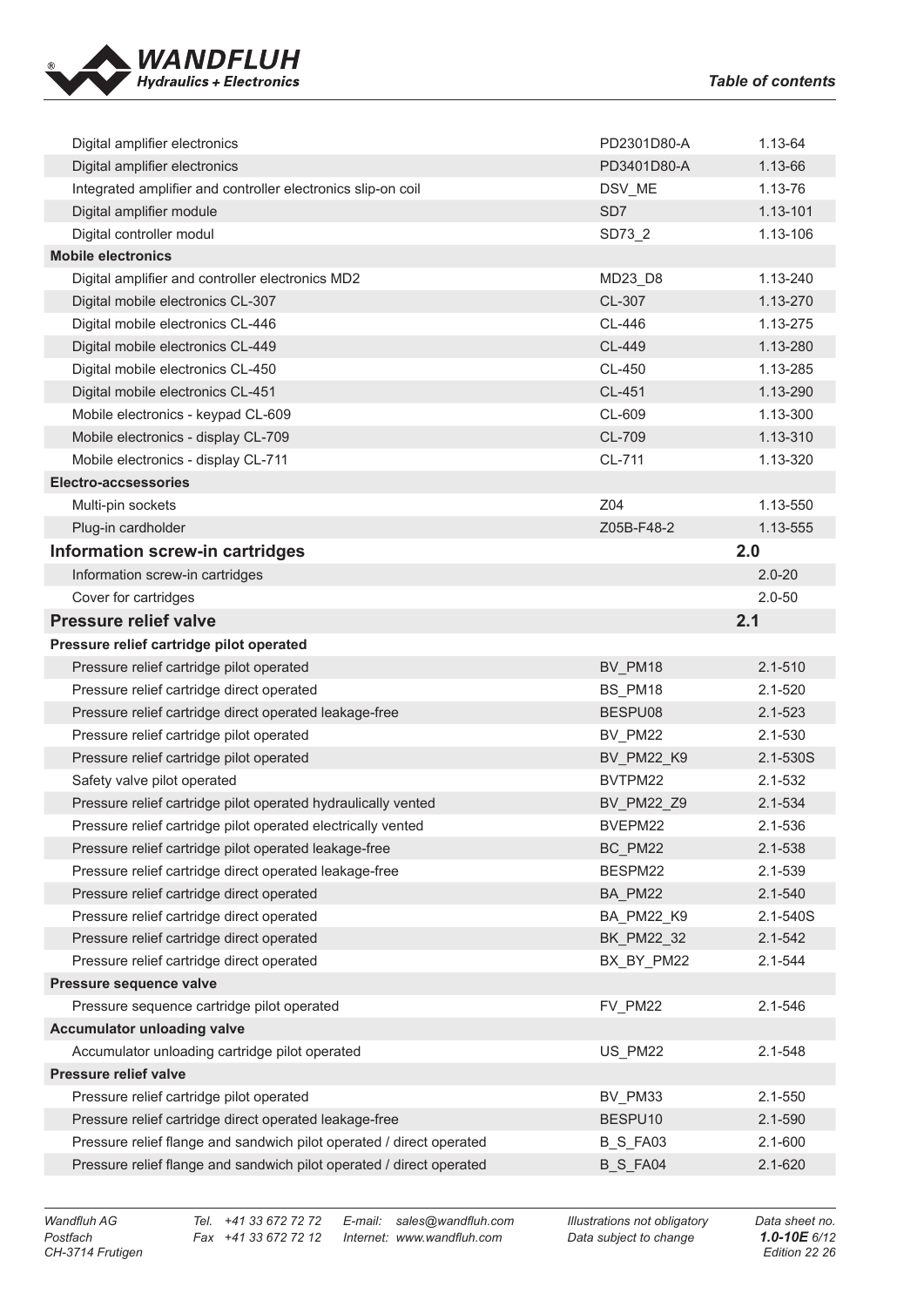| Pressure relief flange and sandwich pilot operated / direct operated                  | B_S_FA06          | 2.1-640     |
|---------------------------------------------------------------------------------------|-------------------|-------------|
| Pressure relief flange and sandwich pilot operated / direct operated                  | <b>B_S_FA10</b>   | 2.1-660     |
| <b>Back pressure valve</b>                                                            |                   |             |
| Backpressure valve sandwich pilot operated / direct operated                          | G SA04            | $2.1 - 720$ |
| Backpressure valve sandwich pilot operated / direct operated                          | G_SA06            | 2.1-740     |
| Backpressure valve sandwich pilot operated / direct operated                          | G_SA10            | 2.1-760     |
| Pressure sequence valves                                                              |                   |             |
| Pressure sequence valve sandwich pilot operated                                       | FV_SA06           | $2.1 - 840$ |
| Pressure sequence valve sandwich pilot operated                                       | FV_SA10           | 2.1-860     |
| <b>Accumulator unloading valves</b>                                                   |                   |             |
| Accumulator unloading valve sandwich with 1 adjustable switching point                | US_SA04           | $2.1 - 920$ |
| Accumulator unloading valve sandwich with 1 adjustable switching point                | US_SA06           | 2.1-940     |
| Accumulator unloading valve flange with 2 adjustable switching points                 | ASPLV62           | 2.1-950     |
| Accumulator unloading valve sandwich with 1 adjustable switching point                | US_SA10           | 2.1-960     |
| Accumulator unloading valve flange with 2 adjustable switching points                 | ASPLV102          | 2.1-970     |
| <b>Pressure control valves</b>                                                        |                   | 2.2         |
| Pressure reducing cartridge direct operated                                           | MD_PM16           | 2.2-508     |
| Pressure reducing cartridge pilot operated                                            | MV_PM18           | 2.2-510     |
| Pressure reducing cartridge pilot operated                                            | MV_PM22           | 2.2-530     |
| Pressure reducing cartridge M22 stainless                                             | <b>MV PM22 K9</b> | 2.2-530S    |
| 2-way pressure reducing cartridge, seat tight                                         | MS_PM22           | 2.2-532     |
| Pressure reducing cartridge pilot operated electrically vented                        | MVEPM22           | 2.2-536     |
| Pressure reducing cartridge                                                           | MD_PU10           | 2.2-550     |
| Pressure reducing valve flange and sandwich pilot operated                            | MV_S_FA03         | $2.2 - 600$ |
| Pressure reducing valve flange and sandwich direct operated                           | MD_S_FA03         | 2.2-605     |
| Pressure reducing valve flange and sandwich pilot operated                            | MV_S_FA04         | 2.2-620     |
| Pressure reducing valve flange and sandwich direct operated                           | BDRVd 4           | 2.2-630     |
| Pressure reducing valve flange and sandwich pilot operated                            | MV_S_FA06         | 2.2-640     |
| Pressure reducing valve flange and sandwich direct operated                           | ADRVd 6           | $2.2 - 650$ |
| Pressure reducing valve flange and sandwich pilot operated                            | MV_S_FA10         | 2.2-660     |
| Pressure reducing valve flange and sandwich direct operated                           | ADRVd_10          | 2.2-670     |
| Proportional pressure reducing valves, Proportional pressure relief valves            |                   | 2.3         |
| Proportional pressure relief cartridge pilot operated                                 | BVPPM18           | 2.3-510     |
| Proportional pressure relief cartridge direct operated                                | BDPPM18           | 2.3-520     |
| Proportional pressure relief cartridge pilot operated inverse                         | BVIPM22           | 2.3-528     |
| Proportional pressure relief cartridge pilot operated                                 | BVPPM22           | 2.3-529     |
| Proportional pressure relief cartridge pilot operated inverse                         | BNIPM22           | 2.3-533     |
| Proportional pressure relief cartridge pilot operated Ex d II C                       | BVBPM22           | 2.3-536     |
| Proportional pressure relief cartridge pilot operated integrated electronics          | BVPPM22_ME        | 2.3-537     |
| Proportional pressure relief cartridge direct operated                                | BDPPM22           | 2.3-539     |
| Proportional pressure relief cartridge direct operated Ex d II C                      | BDBPM22           | 2.3-547     |
| Proportional pressure relief cartridge direct operated inverse                        | BDIPM22           | 2.3-548     |
| Proportional pressure relief cartridge pilot operated                                 | BVPPM33           | 2.3-551     |
| Proportional pressure relief cartridge pilot operated integrated electronics          | BVPPM33_ME        | 2.3-553     |
| Proportional pressure relief cartridge direct operated integrated electronics         | BDPPM22 ME        | 2.3-561     |
| Proportional pressure relief cartridge inverse direct operated integrated electronics | BDIPM22_ME        | 2.3-562     |
| Proportional pressure relief cartridge direct operated leakage-free                   | BSPPM22           | 2.3-571     |

*Postfach Fax +41 33 672 72 12 Internet: www.wandfluh.com Data subject to change 1.0-10E 7/12*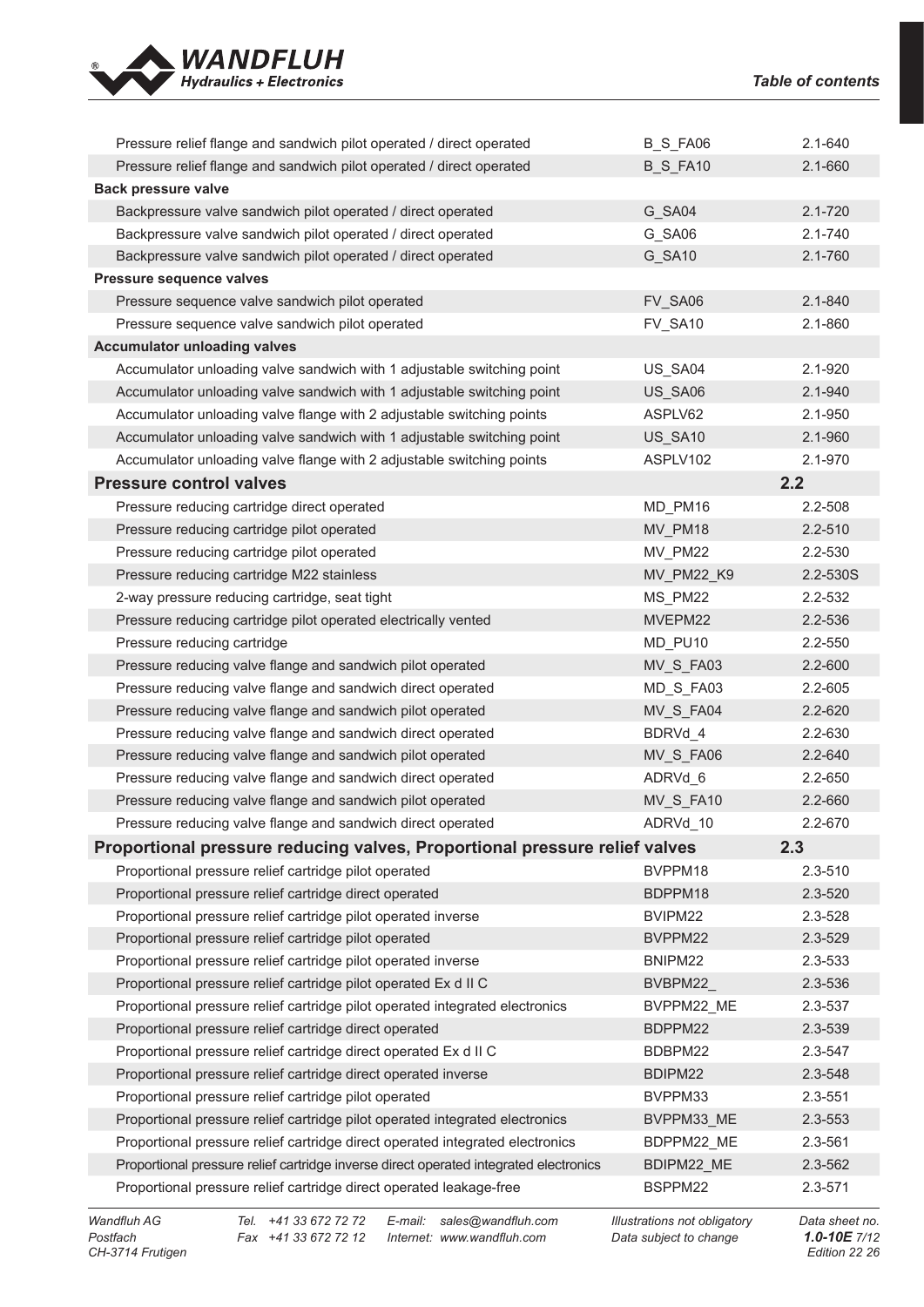

|                                             | Proportional pressure relief cartridge pilot operated                            |                                                  | BVPPM42                                                       | 2.3-590                                         |
|---------------------------------------------|----------------------------------------------------------------------------------|--------------------------------------------------|---------------------------------------------------------------|-------------------------------------------------|
|                                             | Proportional pressure relief valves, proportional pressure reducing valves M42x2 |                                                  | BVIPM42                                                       | 2.3-591                                         |
| Proportional pressure reducing valves       |                                                                                  |                                                  |                                                               |                                                 |
|                                             | Proportional pressure reducing cartridge direct operated Ex d II C               |                                                  | MDBPM16                                                       | 2.3-602                                         |
|                                             | Proportional pressure reducing cartridge direct operated inverse                 |                                                  | MDIPM16                                                       | 2.3-603                                         |
|                                             | Proportional pressure reducing cartridge direct operated                         |                                                  | MDPPM16                                                       | 2.3-605                                         |
|                                             | Proportional pressure reducing cartridge direct operated                         |                                                  | MGPPM16                                                       | 2.3-607                                         |
|                                             | Proportional pressure reducing cartridge direct operated Ex d II C               |                                                  | MGBPM16                                                       | 2.3-608                                         |
|                                             | Proportional pressure reducing cartridge pilot operated                          |                                                  | MVPPM18                                                       | $2.3 - 610$                                     |
|                                             | Proportional pressure reducing cartridge direct operated                         |                                                  | MPPPM22                                                       | 2.3-625                                         |
|                                             | Proportional pressure reducing cartridge direct operated Ex d II C               |                                                  | MPBPM22                                                       | $2.3 - 627$                                     |
|                                             | Proportional pressure reducing cartridge pilot operated                          |                                                  | MVPPM22                                                       | 2.3-629                                         |
|                                             | Proportional pressure reducing cartridge pilot operated integrated electronics   |                                                  | MVPPM22 ME                                                    | 2.3-632                                         |
|                                             | Proportional pressure reducing cartridge pilot operated Ex d II C                |                                                  | MVBPM22                                                       | 2.3-635                                         |
|                                             | Proportional pressure reducing cartridge pilot operated                          |                                                  | MQPPM22                                                       | 2.3-641                                         |
|                                             | Proportional pressure reducing cartridge pilot operated integrated electronics   |                                                  | MQPPM22_ME                                                    | 2.3-643                                         |
|                                             | Proportional pressure reducing cartridge pilot operated Ex d II C                |                                                  | MQBPM22                                                       | $2.3 - 644$                                     |
|                                             | Proportional pressure reducing cartridge pilot operated                          |                                                  | MVPPM33                                                       | 2.3-649                                         |
|                                             | Proportional pressure reducing cartridge pilot operated integrated electronics   |                                                  | MVPPM33 ME                                                    | 2.3-652                                         |
|                                             | Proportional pressure reducing cartridge pilot operated Ex d II C                |                                                  | MVBPM33                                                       | 2.3-654                                         |
|                                             | Proportional pressure reducing cartridge direct operated                         |                                                  | MDPPR11                                                       | 2.3-671                                         |
|                                             | Proportional pressure reducing cartridge pilot operated                          |                                                  | MVPPU10                                                       | 2.3-672                                         |
|                                             | Proportional pressure reducing cartridge direct operated                         |                                                  | MPPPU10                                                       | 2.3-673                                         |
|                                             | Proportional pressure reducing cartridge pilot operated                          |                                                  | MVPPM42                                                       | 2.3-690                                         |
| Proportional pressure relief valves         |                                                                                  |                                                  |                                                               |                                                 |
|                                             | Proportional pressure relief valve flange and sandwich                           |                                                  | <b>B_P_A03</b>                                                | 2.3-700                                         |
|                                             | Proportional pressure relief valve flange and sandwich                           |                                                  | <b>B_A04</b>                                                  | 2.3-720                                         |
|                                             | Proportional pressure relief valve flange and sandwich                           |                                                  | <b>B_A06</b>                                                  | 2.3-740                                         |
|                                             | Proportional pressure relief valve flange and sandwich                           |                                                  | <b>B_A10</b>                                                  | 2.3-760                                         |
| Proportional pressure reducing valves       |                                                                                  |                                                  |                                                               |                                                 |
|                                             | Proportional pressure reducing valve pilot operated flange and sandwich          |                                                  | MVP A03                                                       | $2.3 - 800$                                     |
|                                             | Proportional pressure reducing valve pilot operated flange and sandwich          |                                                  | M A04                                                         | 2.3-820                                         |
|                                             | Proportional pressure reducing valve flange, NG4 mini                            |                                                  | MDPFA04                                                       | 2.3-825                                         |
|                                             | Proportional pressure reducing valve pilot operated flange and sandwich          |                                                  | M_A06                                                         | 2.3-840                                         |
|                                             | Proportional pressure reducing valve pilot operated flange and sandwich          |                                                  | M A10                                                         | 2.3-860                                         |
|                                             | <b>Throttle valves, Restrictor valves</b>                                        |                                                  |                                                               | 2.4                                             |
| <b>Throttle valves</b>                      |                                                                                  |                                                  |                                                               |                                                 |
| Throttle cartridge                          |                                                                                  |                                                  | DN PM18                                                       | 2.4-510                                         |
| Throttle cartridge stainless                |                                                                                  |                                                  | DN_PM18_K9                                                    | 2.4-510S                                        |
| Throttle cartridge                          |                                                                                  |                                                  |                                                               |                                                 |
|                                             |                                                                                  |                                                  | DNIPM18                                                       | 2.4-512                                         |
| Throttle cartridge                          |                                                                                  |                                                  | DNIPM22                                                       | 2.4-532                                         |
| Throttle cartridge                          |                                                                                  |                                                  | DNIPM33                                                       | 2.4-552                                         |
|                                             | Restrictor cartridge with reverse free flow                                      |                                                  |                                                               |                                                 |
|                                             | Restrictor cartridge with reverse free flow                                      |                                                  | DR PM18                                                       | 2.4-610                                         |
|                                             | Restrictor cartridge with reverse free flow stainless                            |                                                  | DR_PM18_K9                                                    | 2.4-610S                                        |
| <b>Throttle valves</b>                      |                                                                                  |                                                  |                                                               |                                                 |
| Throttle valve sandwich                     |                                                                                  |                                                  | DN_SA03                                                       | 2.4-700                                         |
| Wandfluh AG<br>Postfach<br>CH-3714 Frutigen | Tel. +41 33 672 72 72<br>E-mail:<br>Fax +41 33 672 72 12                         | sales@wandfluh.com<br>Internet: www.wandfluh.com | <b>Illustrations not obligatory</b><br>Data subject to change | Data sheet no.<br>1.0-10E 8/12<br>Edition 22 26 |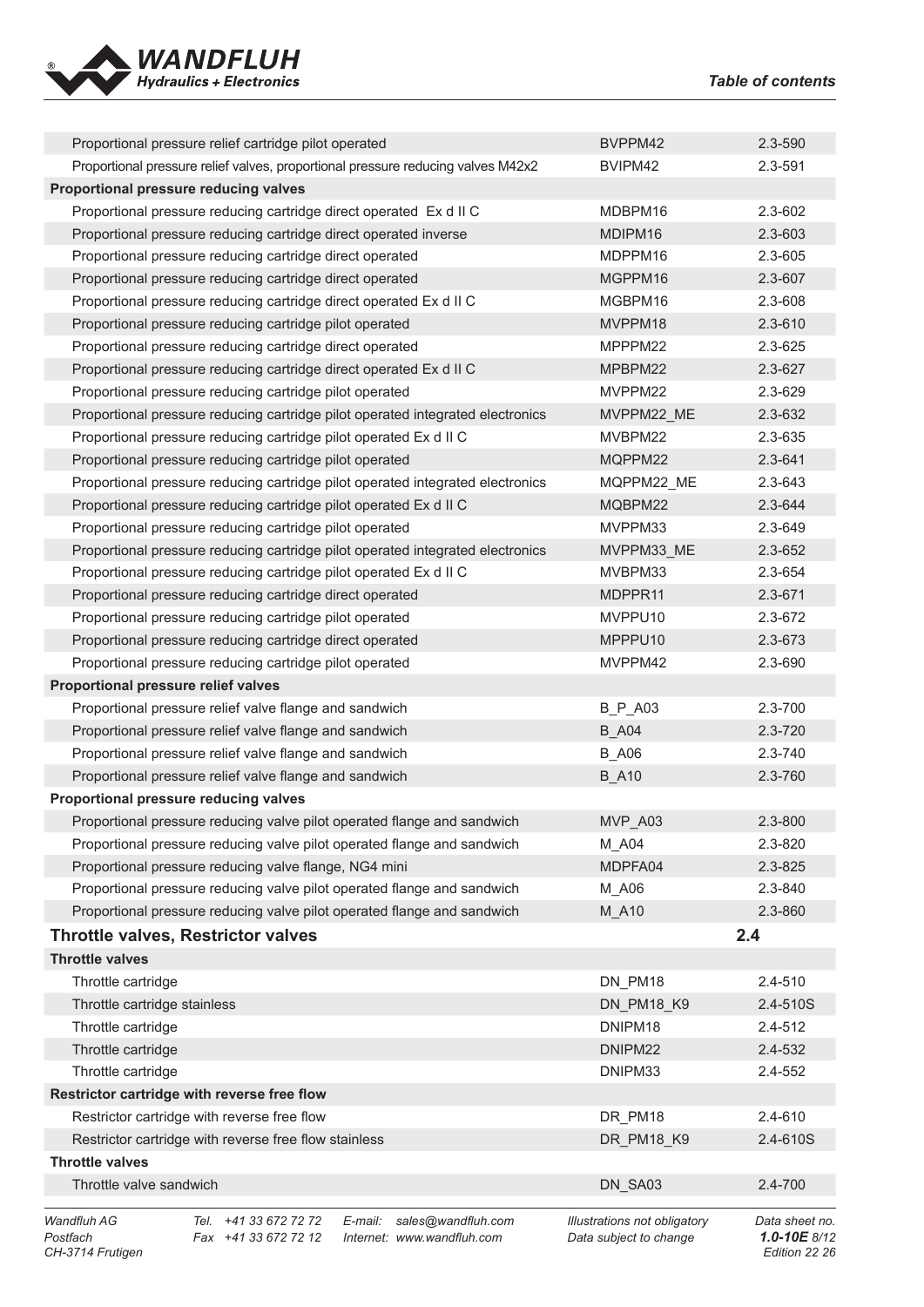

| Throttle valve sandwich                                                                  | BDR 4      | 2.4-730     |
|------------------------------------------------------------------------------------------|------------|-------------|
| Throttle valve sandwich                                                                  | ADR 6      | 2.4-750     |
| Throttle valve sandwich                                                                  | ADR_10     | 2.4-770     |
| Restrictor cartridge with reverse free flow                                              |            |             |
| Restrictor valve with reverse free flow sandwich                                         | DR_SA03    | 2.4-800     |
| Restrictor valve with reverse free flow sandwich                                         | BURD 4     | 2.4-835     |
| Restrictor valve with reverse free flow sandwich                                         | AURD 6     | 2.4-850     |
| Restrictor valve with reverse free flow sandwich                                         | AURD 10    | 2.4-870     |
| Flow control valves, Pressure compensating valves, Fast<br>approaches / fine feed valves |            | 2.5         |
| <b>Flow control valves</b>                                                               |            |             |
| 2-way flow control cartridge                                                             | QA_PM18    | 2.5-510     |
| 2-way flow control cartridge                                                             | QRSPM22    | 2.5-530     |
| 2-way flow control cartridge                                                             | QZ PM22    | 2.5-535     |
| 3-way flow control cartridge                                                             | QD_PM22    | 2.5-540     |
| 2-way flow control cartridge                                                             | QZ_PM33    | 2.5-550     |
| 3-way flow control cartridge                                                             | QD_PM33    | 2.5-555     |
| <b>Pressure compensating valves</b>                                                      |            |             |
| Pressure compensation cartridge                                                          | U FPM22    | 2.5-630     |
| Pressure compensation cartridge                                                          | U_FPM33    | 2.5-650     |
| <b>Flow control valves</b>                                                               |            |             |
| 2-way flow control valve sandwich                                                        | QA_SA03    | 2.5-700     |
| 2-way flow control valve flange and sandwich                                             | QZ_A04     | $2.5 - 720$ |
| 2-way flow control valve flange and sandwich                                             | QZ_A06     | 2.5-740     |
| 3-way flow control valve flange and sandwich                                             | QD_A06     | 2.5-742     |
| 2-way flow control valve flange and sandwich                                             | QZ_A10     | 2.5-760     |
| 3-way flow control valve flange and sandwich                                             | QD_A10     | 2.5-762     |
| <b>Pressure compensating valves</b>                                                      |            |             |
| Pressure compensation valve sandwich                                                     | U FSA04    | $2.5 - 820$ |
| Pressure compensation valve sandwich                                                     | U_FSA06    | 2.5-840     |
| Fast approaches / fine feed valves                                                       |            |             |
| Fast approache/fine feed valve sandwich                                                  | VQ_SA04    | 2.5-920     |
| Fast approache/fine feed valve sandwich                                                  | VQ_SA06    | 2.5-940     |
| Fast approache/fine feed valve sandwich                                                  | VQ_SA10    | 2.5-960     |
| Proportional throttle valves, Proportional flow control valves                           |            | 2.6         |
| <b>Proportional throttle valves</b>                                                      |            |             |
| Proportional throttle cartridge                                                          | D PPM18    | 2.6-510     |
| Proportional throttle cartridge                                                          | D PPM22    | 2.6-531     |
| Proportional throttle cartridge Ex d II C                                                | D_BPM22    | 2.6-535     |
| Proportional throttle cartridge integrated electronics                                   | D_PPM22_ME | 2.6-541     |
| Proportional throttle cartridge                                                          | DNPPM33    | 2.6-551     |
| Proportional throttle cartridge integrated electronics                                   | DNPPM33_ME | 2.6-561     |
| <b>Proportional flow control valves</b>                                                  |            |             |
| Proportional 2-way flow control cartridge                                                | QZPPM18    | 2.6-610     |
| Proportional 2-way flow control cartridge                                                | QOPPM22    | 2.6-631     |
| Proportional 2-way flow control cartridge integrated electronics                         | QNPPM22_ME | 2.6-633     |
| Proportional 2-way flow control cartridge Ex d II C                                      | QNBPM22    | 2.6-634     |
|                                                                                          |            |             |

*Wandfluh AG Tel. +41 33 672 72 72 E-mail: sales@wandfluh.com Illustrations not obligatory Data sheet no. Postfach Fax +41 33 672 72 12 Internet: www.wandfluh.com Data subject to change 1.0-10E 9/12*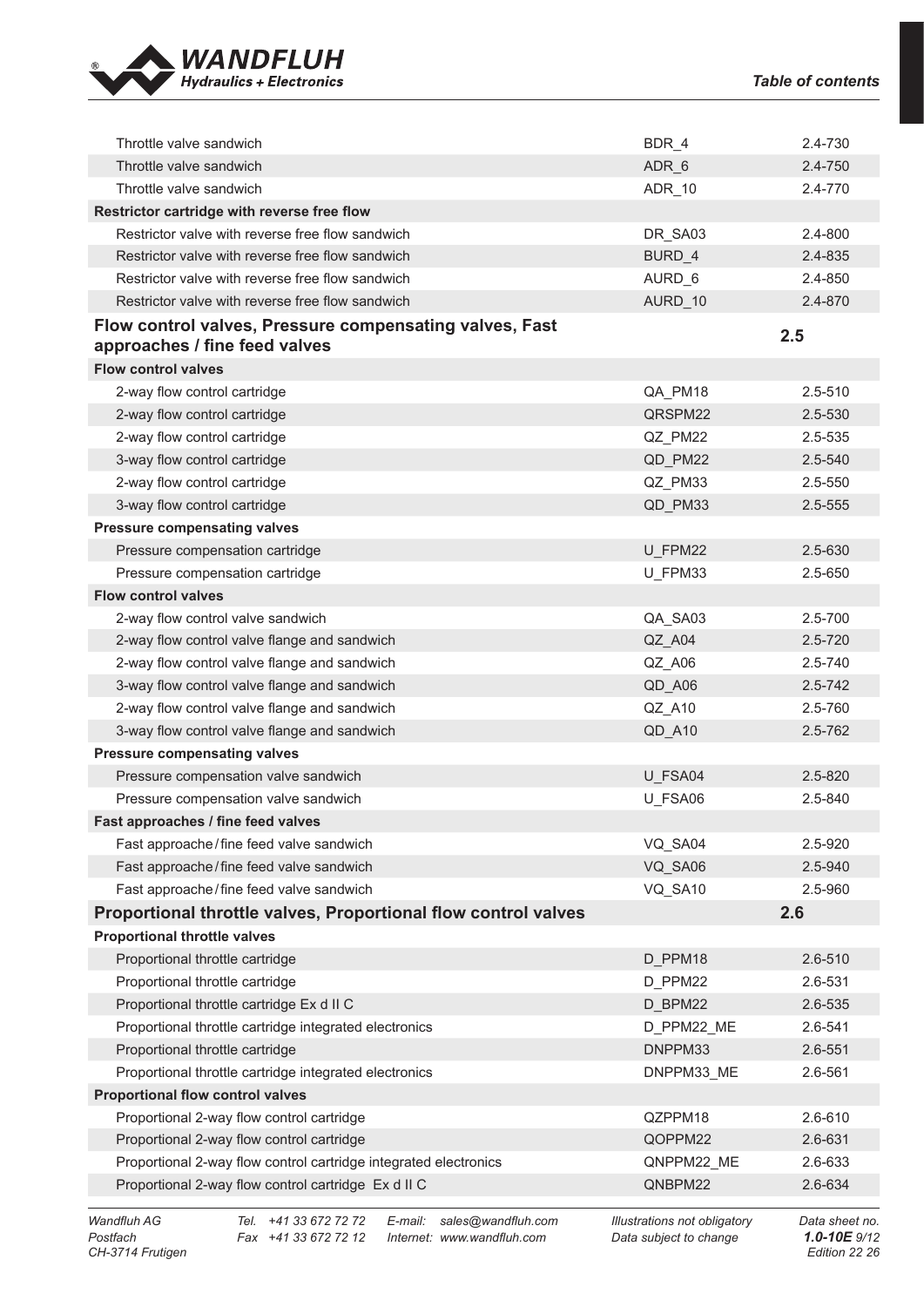

| Proportional flow control cartridge, seat tight                  | QSPPU10        | 2.6-638     |
|------------------------------------------------------------------|----------------|-------------|
| Proportional 3-way flow control cartridge                        | QDPPM22        | 2.6-644     |
| Proportional 3-way flow control cartridge integrated electronics | QDPPM22_ME     | 2.6-647     |
| Proportional 3-way flow control cartridge Ex d II C              | QDBPM22        | 2.6-648     |
| Proportional 2-way flow control cartridge                        | QNPPM33        | 2.6-651     |
| Proportional 2-way flow control cartridge Ex d II C              | QNBPM33        | 2.6-655     |
| Proportional 2-way flow control cartridge integrated electronics | QNPPM33_ME     | 2.6-659     |
| Proportional 2-way flow control cartridge All-In-One             | QSPPM33 80     | 2.6-661     |
| Proportional 3-way flow control cartridge                        | QDPPM33        | 2.6-666     |
| Proportional 3-way flow control cartridge integrated electronics | QDPPM33_ME     | 2.6-668     |
| Proportional 3-way flow control cartridge                        | QDPPU16        | 2.6-670     |
| Proportional 2-way flow control cartridge                        | QNPPU16        | 2.6-675     |
| Proportional 2-way flow control cartridge                        | QNPPM42_W      | 2.6-690     |
| Proportional 3-way flow control cartridge                        | QDPPM42_160_W  | 2.6-695     |
| <b>Proportional throttle valves</b>                              |                |             |
| Proportional throttle valve flange and sandwich                  | $D_P$ _A03     | 2.6-700     |
| Proportional throttle valve flange and sandwich                  | DNP_A04        | 2.6-720     |
| Proportional throttle valve flange and sandwich                  | DNP_A06        | 2.6-740     |
| Proportional throttle valve flange and sandwich                  | DNP_A10        | 2.6-760     |
| <b>Proportional flow control valves</b>                          |                |             |
| Proportional 2-way flow control valve flange and sandwich        | QN_A04         | 2.6-820     |
| Proportional 2-way flow control valve flange and sandwich        | QN_A06         | 2.6-840     |
| Proportional 3-way flow control valve flange and sandwich        | QDP_A06        | 2.6-842     |
|                                                                  | QNP_A10        | 2.6-860     |
| Proportional 2-way flow control valve flange and sandwich        |                |             |
| Proportional 3-way flow control valve flange and sandwich        | QDP_A10        | 2.6-862     |
| <b>Non-return valves</b>                                         | 2.7            |             |
| Non-return valves                                                |                |             |
| Non-return valve sandwich                                        | BRV_4          | $2.7 - 20$  |
| Non-return valve sandwich                                        | RNNSA06        | $2.7 - 41$  |
| Non-return valve sandwich                                        | ARV_10         | $2.7 - 50$  |
| <b>Check valves</b>                                              |                |             |
| Non-return valve hydraulically pilot operated                    | RNXPM22        | $2.7 - 61$  |
| Non-return valve sandwich pilot operated                         | RNXPM33        | $2.7 - 62$  |
| Non-return valve sandwich pilot operated                         | B ERV 3        | $2.7 - 65$  |
| Non-return valve sandwich pilot operated                         | B_ERV_4        | $2.7 - 70$  |
| Non-return valve sandwich pilot operated                         | RNXSB04        | $2.7 - 72$  |
| Non-return valve sandwich pilot operated                         | A_ERV_6        | $2.7 - 90$  |
| Non-return valve sandwich pilot operated                         | A_ERV_10       | $2.7 - 100$ |
| <b>Shuttle valves</b>                                            |                |             |
| Shuttle valve installation in pipes                              | <b>WRV638</b>  | $2.7 - 120$ |
| <b>Pipe failure valves</b>                                       |                |             |
| Pipe failure valve installation in pipes                         | <b>RBS 638</b> | 2.7-130     |
| Pipe failure valve installation in pipes                         | RBS_1012       | $2.7 - 140$ |
| <b>Drain valves</b>                                              |                |             |
| Drain valve sandwich                                             | BAH_4          | 2.7-150     |

*Postfach Fax +41 33 672 72 12 Internet: www.wandfluh.com Data subject to change 1.0-10E 10/12*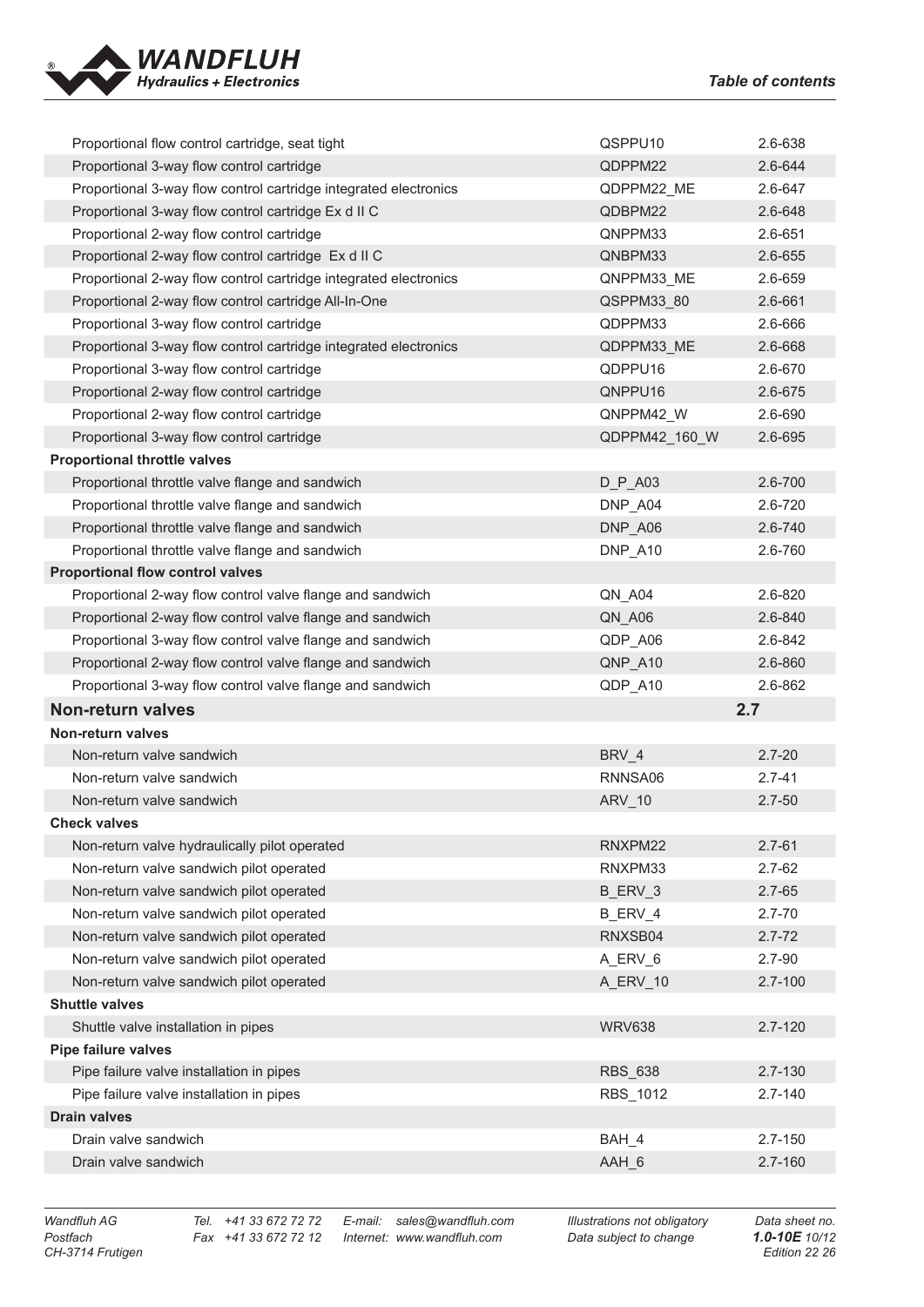

| 3-way shifting valves                         |                                     |             |
|-----------------------------------------------|-------------------------------------|-------------|
| 3-way shifting valve screw-in cartridge G1/2" | <b>DWW404</b>                       | 2.7-180     |
| <b>Connection components</b>                  |                                     | 2.9         |
| <b>Threaded subplates</b>                     |                                     |             |
| Threaded subplates                            | BG3S                                | $2.9 - 05$  |
| Threaded subplates                            | BG4                                 | $2.9 - 10$  |
| Threaded subplates                            | AG_B04                              | $2.9 - 12$  |
| Threaded subplates                            | AG6                                 | 2.9-30      |
| Threaded subplates                            | AG10                                | 2.9-40      |
| <b>Multi-station subplates</b>                |                                     |             |
| Multi-station subplates                       | B <sub>3</sub>                      | 2.9-45      |
| Multi-station subplates                       | <b>B4</b>                           | $2.9 - 50$  |
| Multi-station subplates                       | A <sub>6</sub>                      | 2.9-60      |
| Multi-station subplates                       | A10                                 | 2.9-70      |
| Module type manifold system                   |                                     |             |
| Horizontal mounting system NG3-10             | <b>Dok</b>                          | $2.9 - 80$  |
| Horizontal mounting blocks                    | AL_A03                              | 2.9-85      |
| Horizontal mounting blocks                    | BLV4                                | $2.9 - 90$  |
| Horizontal mounting blocks                    | ALV6                                | $2.9 - 100$ |
| Horizontal mounting blocks                    | ALV <sub>10</sub>                   | 2.9-110     |
| Module type manifold systems                  | BB4                                 | 2.9-122     |
| Module type manifold systems                  | AB <sub>6</sub>                     | 2.9-124     |
| Module type manifold systems                  | AB10                                | 2.9-126     |
| Line mount body for pressure relief valves    |                                     |             |
| Line mount body for pressure relief valves    | KG_C02                              | 2.9-200     |
| Line mount body for 2-way valves              | KG                                  | 2.9-205     |
| Line mount body for 3-way valves              | KG_F04                              | 2.9-210     |
| Threaded subplate stainless                   | AG6S-K9                             | 2.9-30S     |
| <b>Accessories</b>                            |                                     | 2.10        |
| Threaded ports sandwich body                  | PGSA03                              | $2.10 - 10$ |
| Threaded ports sandwich body                  | BSGK 4                              | 2.10-20     |
| Threaded ports sandwich body                  | ASGK6                               | 2.10-30     |
| Threaded ports sandwich body                  | ASGK_10                             | 2.10-40     |
| <b>Blanking/Linking plates</b>                | P_FA03                              | 2.10-110    |
| Blanking/Linking plates                       | $B_4$                               | 2.10-120    |
| <b>Blanking/Linking plates</b>                | $A_6$                               | 2.10-130    |
| <b>Blanking/Linking plates</b>                | $A_10$                              | 2.10-140    |
| Fixings stack assemblies                      | M4                                  | 2.10-210    |
| Fixings stack assemblies                      | M <sub>5</sub>                      | 2.10-220    |
| Fixings stack assemblies                      | M <sub>6</sub>                      | 2.10-240    |
| Sealing/Intermediate plates                   | P_SA03                              | 2.10-310    |
| Sealing/Intermediate plates                   | $B$ <sub><math>B</math></sub> $B$ 4 | 2.10-320    |
| Sealing/Intermediate plates                   | $A$ <sub>B6</sub>                   | 2.10-330    |
| Sealing/Intermediate plates                   | A_B10                               | 2.10-340    |